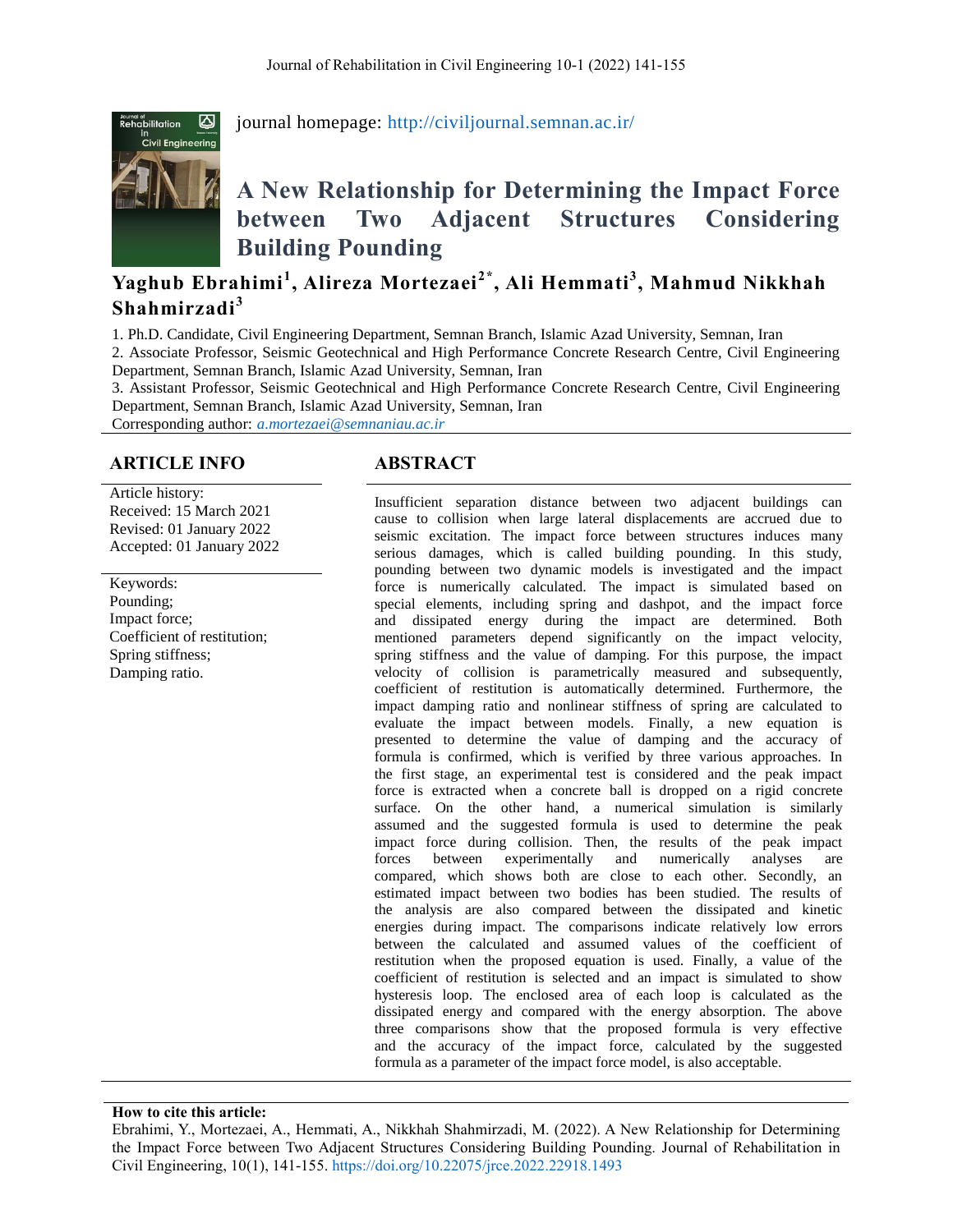# **1. Introduction**

Building pounding explains the collision between two structures, closed to each other, without gap or sufficient separation distance. Seismic excitation can naturally cause large lateral displacements of buildings, which is able to show serious damages even if buildings have been perfectly designed and excellently built. In fact, if the lateral displacements of buildings exceed their limitation of displacement, collision occurs between structures and elements damage or collapse. Separation distance between structures provides safety situation in order to avoid collision between them. Many researchers have focused on the philosophy of pounding to predict the values of the impact force and energy absorption due to external loading. For this challenge, special elements the included spring and dashpots, located at the level of contacts, are generally utilized to recognize collision and determine the impact force. Some researchers have experimentally investigated pounding and some other researchers numerically studied collision and also suggested many equations for the impact damping ratio. Papadrakakis and Mouzakis [1], Fillinfart et al. [2], Papadrakakis et al. [3], Shakya and Wijeyewickrema [4], Kajita et al. [5] and finally, Jankowski and Mahmoud [6] have carried out some experimental tests to evaluate pounding. They have considered different scaled models to set up and analyzed with static and dynamic loading. Some testes have implemented by different earthquake records to get the results of displacement and

pounding which shows the behavior of structures during earthquake in field of pounding. Masroor and Mosqueda [7] performed a series of earthquake simulator experiments to assess performance limit states of seismically isolated buildings under strong ground motions. Jankowski [8] presented the analysis of pounding between superstructure segments of a highway elevated bridge with three-span continuous deck under 3D nonuniform earthquake excitation and showed that the structural response depends largely on the gap size between adjacent segments. An experimental analysis has been recently carried out by Crozet et al. [9] which can be utilized as reference tests to be compared with the results of numerical analyses. On the other hand, Anagnostopolos [10,11], Miari et al. [12], Jankowski [8,13], Komodromos [14,15], Ye et al. [16], Kun et al. [17], Barros et al. [18,19], Mahmoud et al. [20,21], Naderpour et al. [22–24], have numerically represented some equations to determine the impact damping ratio and calculate the impact force. For this purpose, they have simulated the impact and used different relations to calculate the impact damping ratio. However, significant differences can obviously be seen among the results of equations, considering the impact force and dissipated energy during the impact for different formulas. Other researchers have studied in zone of pounding and effect of plastic hinge length in building behaviour during earthquakes [25–27]. In this paper, a number of the above studies are explained and different equations are used to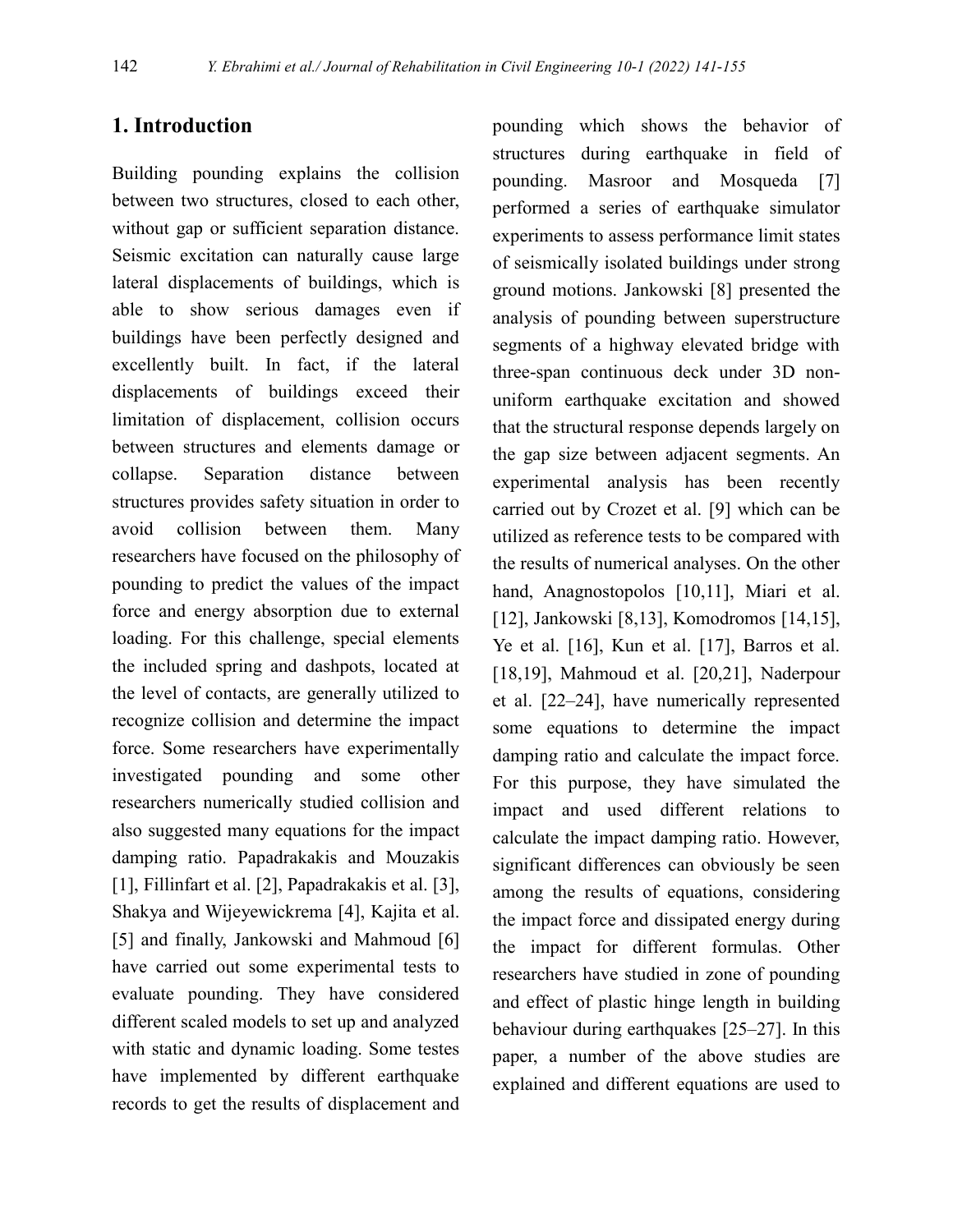compare the results of the peak impact force and dissipated energy. Hence, a new equation is needed to simulate collision and solve the equation of the impact. In fact, researchers have suggested different equations to calculate the impact velocity after collisions and also, the value of the impact damping ratio. Hence, it is vitally needed to predict and also describe a new equation to have mutual response in zone of impact damping ratio and also impact force with different situations. The main aim of this study is to predict the spring stiffness value using the coefficient of restitution and calculate the impact damping ratio to determine the impact force and dissipated energy with high accuracy, compared to other equations. For this purpose, a mathematically equivalent method based on the energy roll is considered and a new value of the impact velocity is logically estimated. The hysteresis curve of the impact is depicted and the enclosed area of the loop, occurring in each collision, is determined as the absorbed energy. According to the mathematical

l  $\mathsf{I}$ ∤ ſ  $\Delta t$  =  $k \delta^{1.5}(\Delta t)$  +  $C \delta(\Delta t)$   $\rightarrow$  $\Delta t$ ) =  $k\delta(\Delta t)$  + C  $\delta(\Delta t)$   $\rightarrow$  $F(\Delta t) = k \delta^{1.5}(\Delta t) + C \quad \delta(\Delta t) \rightarrow$  nonlinear  $F(\Delta t) = k\delta(\Delta t) + C \quad \delta(\Delta t) \rightarrow linear$  $n^{\mathcal{O}}$  ( $\Delta \iota$ )  $\sim$  *imp imp*  $(\Delta t) = k_n \delta^{1.5} (\Delta t) + C_{imn} \delta(\Delta t)$  $(\Delta t) = k \delta(\Delta t) + C_{imn} \delta(\Delta t)$  $\delta^{1.5}(\Delta t) + C$ .  $\dot{\delta}$  $\delta(\Delta t) + C_{imp}\delta$ <br> $\delta(\Delta t) + C \delta$ :

where *k* is the stiffness of spring, *<sup>C</sup>imp* denotes the impact damping and  $\delta(\Delta t)$  and  $\dot{\delta}(\Delta t)$  are the relative displacement and

 $\epsilon$ 

relations, a new value of the impact damping ratio is created and used to determine energy dissipation. On the other hand, dissipated energy is numerically calculated and compared with the energy absorption. Finally, if both of the energies become equal to each other, it shows that suggested the impact damping formula is able to calculate the impact force between buildings with acceptable accuracy. Consequently, the proposed formula can be used as a reference equation to determine damping ratio and the value of impact force during collision.

# **2. Past studies**

Researchers have usually investigated the impact damping ratio in order to calculate the value of damping for determination of the impact force during collision. For this purpose, an impact is often simulated by conducting numerical analyses and an equation is generally used to calculate the impact force which is normally expressed as:

$$
(1)
$$

velocity, respectively. The differences among previous studies are the damping equations which are typically utilized to calculate energy dissipation and can be calculated by:

$$
C_{imp} = 2.\overline{\zeta} \sqrt{k \frac{m_i m_j}{m_i + m_j}} \rightarrow linear
$$
  
\n
$$
C_{imp} = 2.\overline{\zeta} \sqrt{k \sqrt{\delta(\Delta t)} \frac{m_i m_j}{m_i + m_j}} \rightarrow nonlinear
$$
 (2)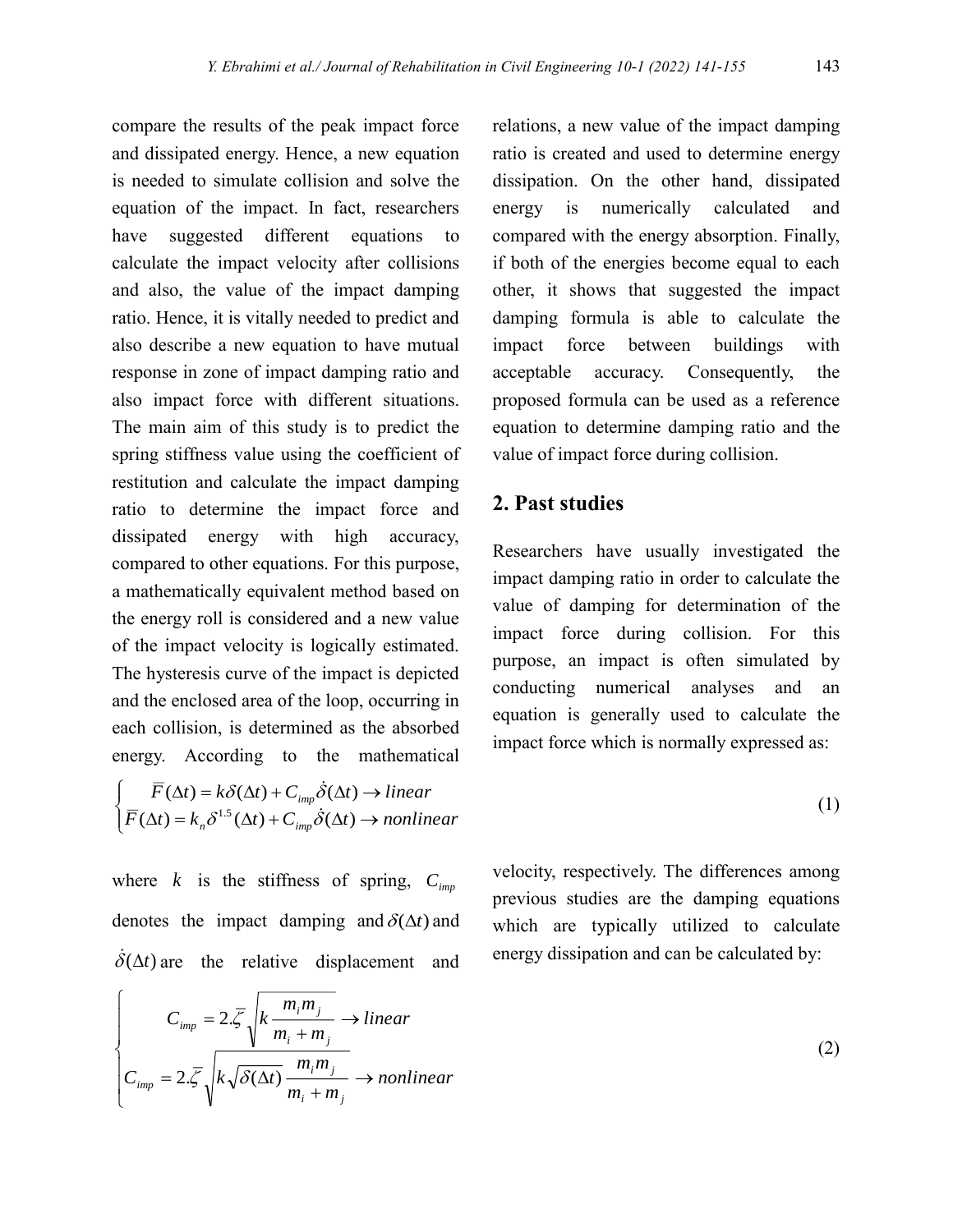where  $m_i$  and  $m_j$  are the masses of the free bodies,  $\zeta$  is the impact damping ratio which depends significantly on the coefficient of restitution (*e*) and is typically defined as:

$$
e = \frac{\dot{\delta}_A}{\dot{\delta}_I} \tag{3}
$$

where  $\dot{\delta}_A$  and  $\dot{\delta}_I$  are the relative velocities after and before collision. However, the coefficient of restitution is used for  $0 < e \le 1$ and the plastic and elastic impacts correspond to  $e = 0$  and  $e = 1$ , respectively.

As it was noted, many researchers have suggested different relationships to calculate the impact damping ratio which is defined by the coefficient of restitution and listed by the following expression.

- Anagnostopolos [10] was the first researcher who suggested the impact damping ratio for linear model:

$$
\overline{\zeta} = -\frac{\ln(e)}{\sqrt{\pi^2 + (\ln(e))^2}}
$$
(4)

$$
\overline{\zeta} = e^{0.204} \frac{(1-e)}{e^{(\alpha+0.204)} + 3.351e\pi} \rightarrow \alpha = 1.05e^{0.653}
$$

### **3. Proposed formula for impact force**

In order to describe the building pounding and calculate the impact force as well as dissipated energy during collision, Equation (1) is considered and developed to three

Mahmoud and Jankowski [20] have considered a linear model and represented an equation of motion for the impact damping ratio which can be explained as:

$$
\bar{\zeta} = \frac{(1 - e^2)}{e(e(\pi - 2) + 2)}
$$
(5)

- Using Equation (5), Jankowski [13] has numerically modified the impact damping ratio formula by focusing on nonlinear model:

$$
\overline{\zeta} = 4.5 \frac{\sqrt{5} \cdot (1 - e^2)}{e(e(9\pi - 16) + 16)}
$$
(6)

- Barros et al. [18] have suggested an equation of motion to calculate the impact damping ratio which can be described as:

$$
\overline{\zeta} = \left(2\frac{(1-e^2)}{e\sqrt{\pi}}\right)^2\tag{7}
$$

- Khatami et al. [24] have demonstrated the impact damping ratio formula based on a nonlinear model:

(8)

different parts. First part shows that spring and dashpot elements are activated when two bodies collide with each other and the results of the equation depend on the stiffness of spring, damping of dashpot, relative displacement and velocity [13]. In this part,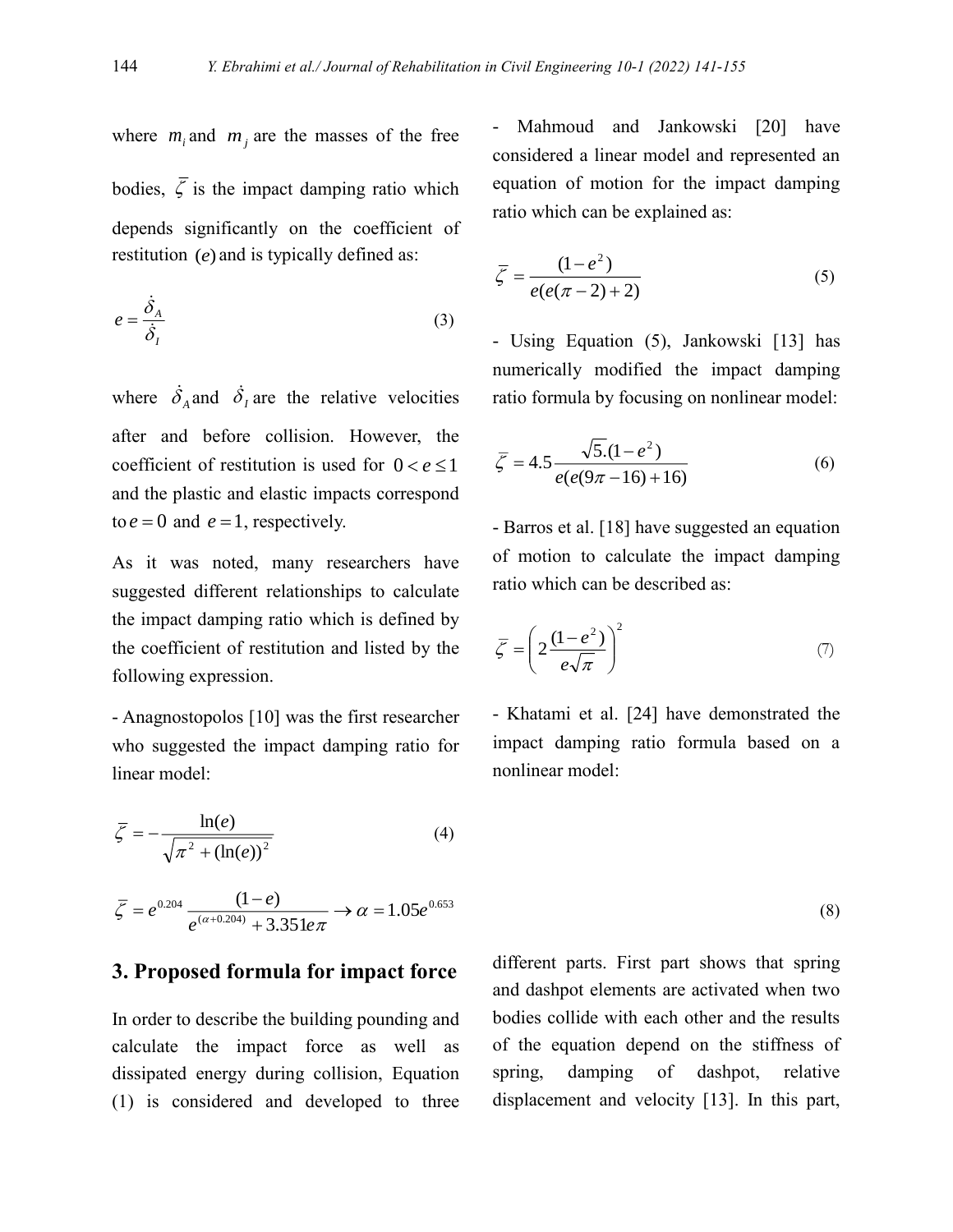the impact force and dissipated energy are calculated. Then, the free bodies are naturally separated and the dashpot is automatically deactivated while the spring is still occupied.

$$
\begin{cases}\n\overline{F}(\Delta t) = k_n \delta^{1.5}(\Delta t) + C_{imp} \dot{\delta}(\Delta t) \rightarrow \delta > 0, \dot{\delta} > 0 \\
\overline{F}(\Delta t) = k_n \delta^{1.5}(\Delta t) \rightarrow \delta > 0, \dot{\delta} < 0 \\
\overline{F}(\Delta t) = 0 \rightarrow \delta > 0\n\end{cases}
$$

It seems that there are two unknown parameters that should be specified in order to solve Equation (9), which are  $k$  and  $C_{imp}$ . Based on Equation (2) and in order to determine the value of the damping, the impact damping ratio ( $0 \le \zeta \le 1$ ) need to be obtained by the energy role.

$$
\Delta E = 2\pi \overline{\zeta}_{imp} k\delta^2 = mgh \rightarrow gh = \frac{2\pi \overline{\zeta}_{imp} k\delta^2}{m}
$$

$$
\dot{\delta} = \sqrt{2gh} \rightarrow \dot{\delta} = \sqrt{\frac{4\pi\bar{\zeta}_{\text{imp}}k\delta^2}{m}} \tag{12}
$$

Here  $\Delta E$  is the dissipated energy during the impact. Thus,

$$
\frac{1}{2}m\dot{\delta}_I^2 - 2\pi \overline{\zeta}_{imp}k\delta^2 = \frac{1}{2}m\delta_A^2\tag{13}
$$

Using Equation (13) for finding the velocity after the impact, it would be written as:

$$
\dot{\delta}_A = \sqrt{\dot{\delta}_I^2 - \frac{4\pi\overline{\zeta}_{imp}k\delta^2}{m}}\tag{14}
$$

In order to provide a complete the impact, the relative velocity is assumed to be changed by Finally, spring and dashpot are out of system. The mentioned parts of the impact to evaluate the pounding and calculate the impact force are suggested to be:

$$
^{(9)}
$$

(11)

Considering a falling ball test, the dissipated energy is assumed to be equal to the elastic strain energy at the beginning of the impact which would be explained by:

$$
mgh = \frac{1}{2}m\dot{\delta}^2\tag{10}
$$

a decreased coefficient for 
$$
\dot{\delta} > 0
$$
 and also

$$
\begin{cases}\n\dot{\delta} = -\sqrt{\dot{\delta}_I^2 - \frac{4\pi\bar{\zeta}_{imp}k\delta^2}{m}} \rightarrow \dot{\delta} < 0 \\
\dot{\delta} = \mu e^{\beta} \cdot \sqrt{\dot{\delta}_I^2 - \frac{4\pi\bar{\zeta}_{imp}k\delta^2}{m}} \rightarrow \dot{\delta} > 0\n\end{cases}
$$
\n(15)

negative for  $\dot{\delta} < 0$ , which is given as follow:

where  $\mu$  and  $\beta$  are the model parameters obtained by fitting the experimental data using the method of the least squares (  $\mu = 2.33$  and  $\beta = 2.75$ ).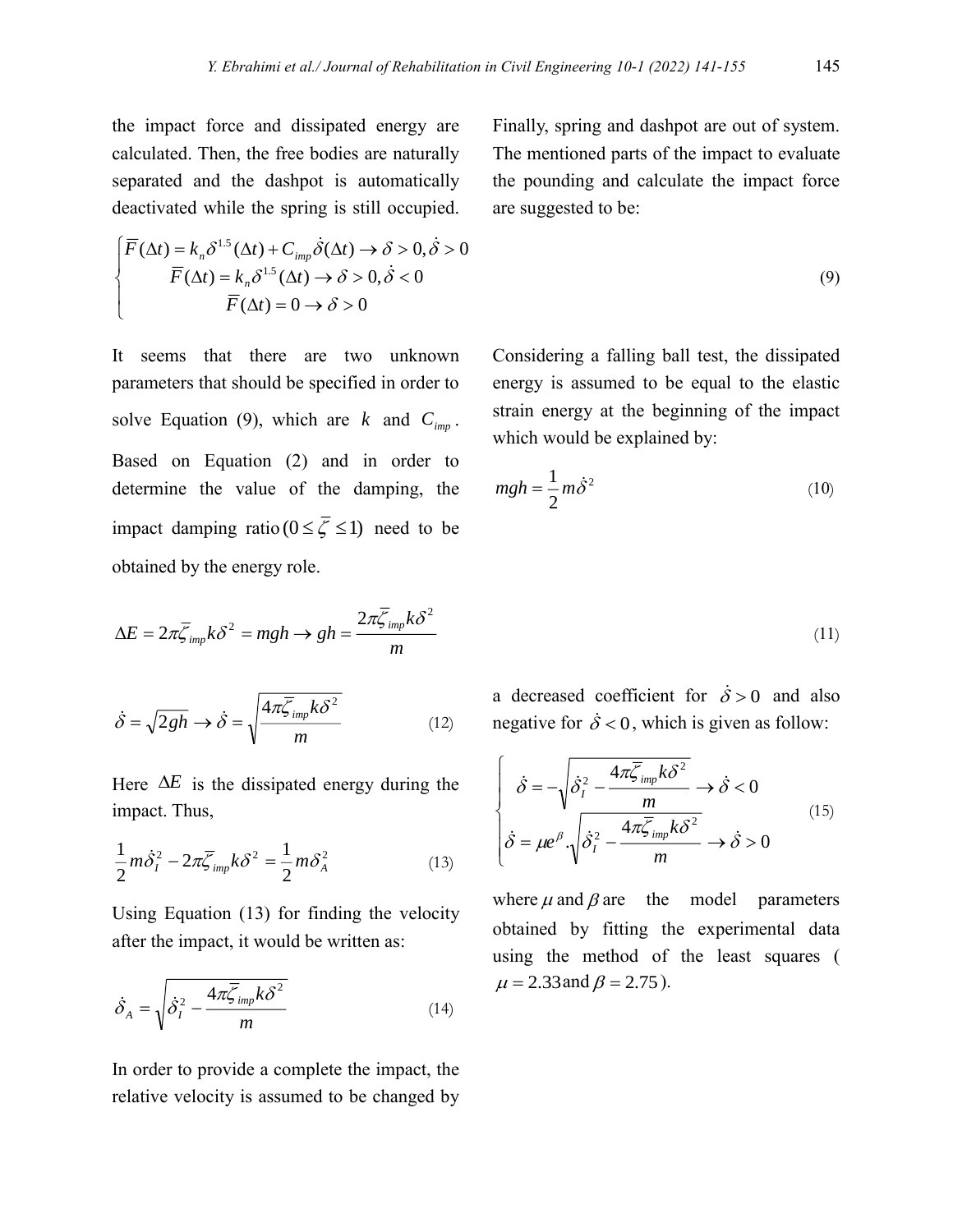

**Fig. 1.** Schematic of falling ball.

For experimentally verifying the obtained results from the analyses to determine the mentioned parameters, an experimental test is carried out by a dropping ball from different heights (Fig 1). For this purpose, a 355 g ball is selected and dropped with zero velocity and impact velocity is calculated. Three different heights are assumed to be tested from 0.5 m to 3 m, by a 50 cm step. Then, the height of ball after collision is observed and listed to determine the velocity after impact. The results from the experimental tests are listed as follows:

**Table 1.** The value of impact velocities before and after the impact based on different height.

|               |      |         |                                  |      |      | $\tilde{\phantom{a}}$ |  |
|---------------|------|---------|----------------------------------|------|------|-----------------------|--|
| Hi(m)         | 0.5  |         | ر. .                             | ∼    | 2.5  | $\checkmark$          |  |
| TT'/<br>Hj(m) | 0.26 | $0.5\,$ | $\overline{\phantom{0}}$<br>0.76 | 1.01 | 1.27 | 1.52                  |  |
| Vi(m/s)       | 3.13 | 4.43    | 5.43                             | э.26 | 7.00 | 7.67                  |  |
| $V_1(m/s)$    | 2.23 | 3.15    | 3.86                             | 4.46 | 5.00 | 5.46                  |  |
|               |      |         |                                  |      |      |                       |  |

Here, Hi, Hj, Vi and Vj are the heights and velocities of the dropping ball before and after the collision, respectively. It can be seen that the value of the coefficient of restitution is approximately calculated to be 0.71. Hence, based on Equation (15) and the results for the velocities, an increased factor is assumed for the impact velocity after collision. Using the recommended coefficient of restitution and a regression trend, the values of both unknown parameters are calculated as 2.33 and 2.75.

Furthermore, substituting Equation (12) and (15) into Equation (2), Equation (16) is generated by:

$$
\Delta E = \int_0^{\delta_l} C_{imp} \dot{\delta} d\delta \to 2 \overline{\zeta}_{imp} (2.33 e^{2.75}) \sqrt{k.m} \int_0^{\delta_l} \sqrt{\frac{4\pi \overline{\zeta}_{imp} k \delta_l^2}{m} - \frac{4\pi \overline{\zeta}_{imp} k \delta^2}{m}} d\delta \tag{16}
$$

Equation (16) can be simplified by:

$$
\Delta E = 2\overline{\zeta}_{imp} (2.33e^{2.75}) \cdot \sqrt{4\pi k^2 \overline{\zeta}_{imp}} \int_0^{\delta_l} \sqrt{\delta_l^2 - \delta^2} d\delta \tag{17}
$$

By solving Equation (17), the kinetic energy can be expressed by Equation (18):

$$
\Delta E = 4k.\overline{\xi}^{1.5}_{imp}(2.33e^{2.75})\sqrt{\pi}(0.25\delta_I^2\pi)
$$
 (18)

On the other hand, energy loss is considered to be equal to the kinetic energy which is:

$$
\frac{1}{2}m(1-e^2)\dot{\delta}_A^2 = k\bar{\zeta}_{imp}^{1.5} \cdot (2.33e^{2.75})\delta_I^2 \pi^{1.5}
$$
 (19)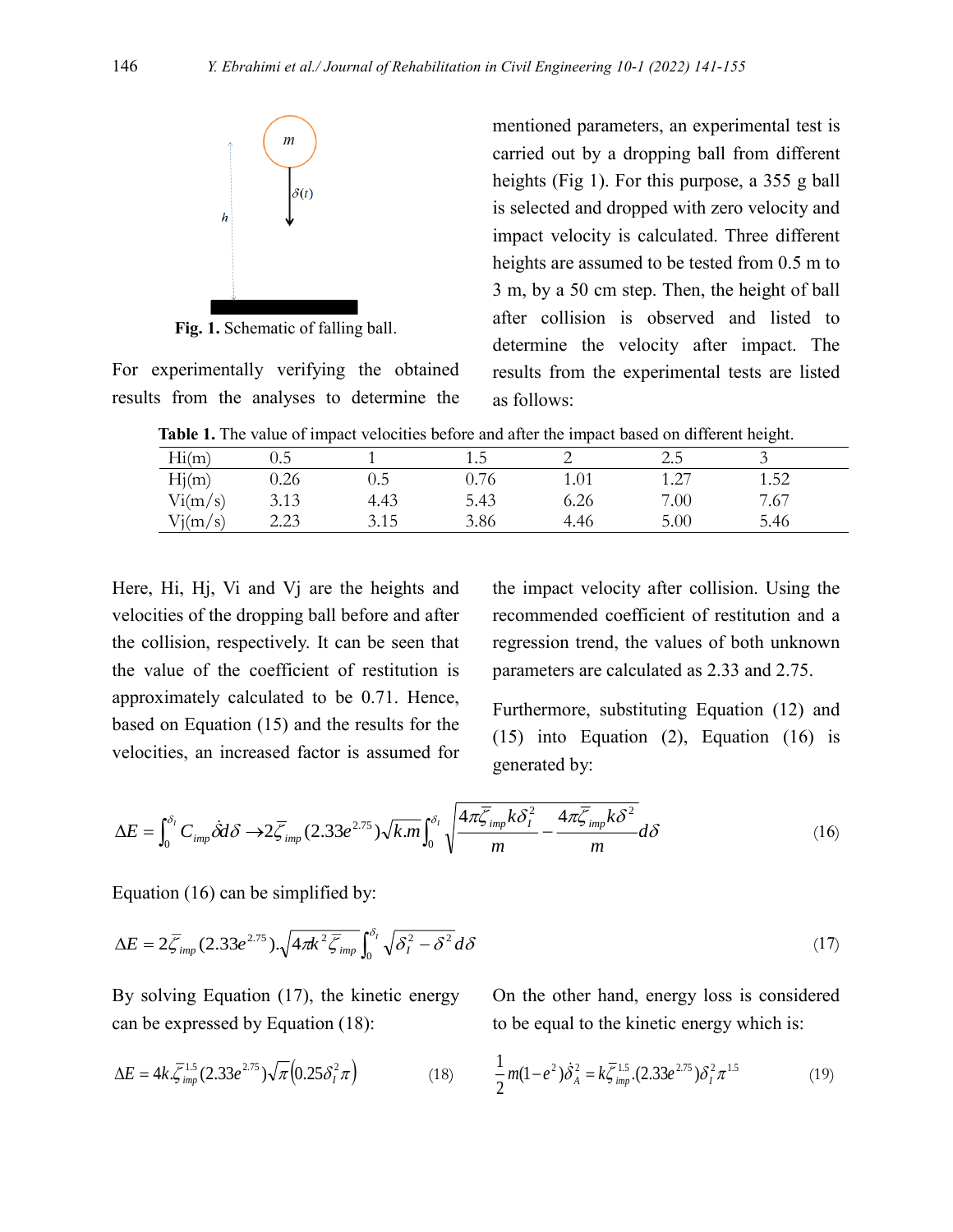Substituting Equation (12) in Equation (19) yields:

$$
\frac{1}{2}m(1-e^2)\dot{\delta}_A^2 = k\bar{\zeta}_{imp}^{1.5}(2.33e^{2.75})\delta_I^2 \pi^{1.5}
$$
 (20)

Simplifying Equation (20) yields:

$$
(1 - e^2)\dot{\delta}_A^2 = \sqrt{\bar{\zeta}_{imp}\pi} \frac{2.33e^{2.75}}{2} \dot{\delta}_I^2
$$
 (21)

Finally, the impact damping ratio is generated as:

$$
\overline{\zeta}_{imp} = \left(\frac{6}{7} \frac{(1 - e^2)}{\sqrt{\pi} e^{0.75}}\right)^2 \tag{22}
$$

The results of the impact damping ratios are graphically shown in Figure 2. As it can be seen, there are decreasing trends in all models by increasing the coefficient of restitution. The impact damping ratio is suddenly changed from 7.269 to 0 when the coefficient of restitution changes from 0.1 to 1, respectively. As it was noted, the limitation of the impact damping ratio varies from 0 to 1, so  $0.33 < e < 1.00$ .

In here, it is assumed that the value of period is imitated from 0 to 1 s and structural damping ratio is also estimated to be 0 to 1. Another assumption is about energy dissipation, which is considered to be the area of hysteresis loop of each impact. In fact, energy dissipation has to be equal with energy absorption, calculated by equation (24). In order to calculate the impact force and determine the dissipated energy during the impact, coefficient of restitution is logically



**Fig. 2.** Comparison of the relationship between the impact damping ratio and coefficient of restitution.

determined based on the impact velocity. Then, the impact damping ratio is numerically calculated for simulating the impact.

In order to evaluate the accuracy of the proposed relationship, three different strategies are considered and the accuracy of proposed formula is confirmed.

Firstly, an experimental test is used which has been performed by Jankowski and Mahmoud [6]. In this test, a ball with a specific mass (m) was dropped from different heights (h), on a rigid surface, considering same materials, and the impact forces were measured based on the time and the impact curve was graphically depicted. The impact has occurred in a short time with the maximum the impact force equal to 1194 N (Figure 3).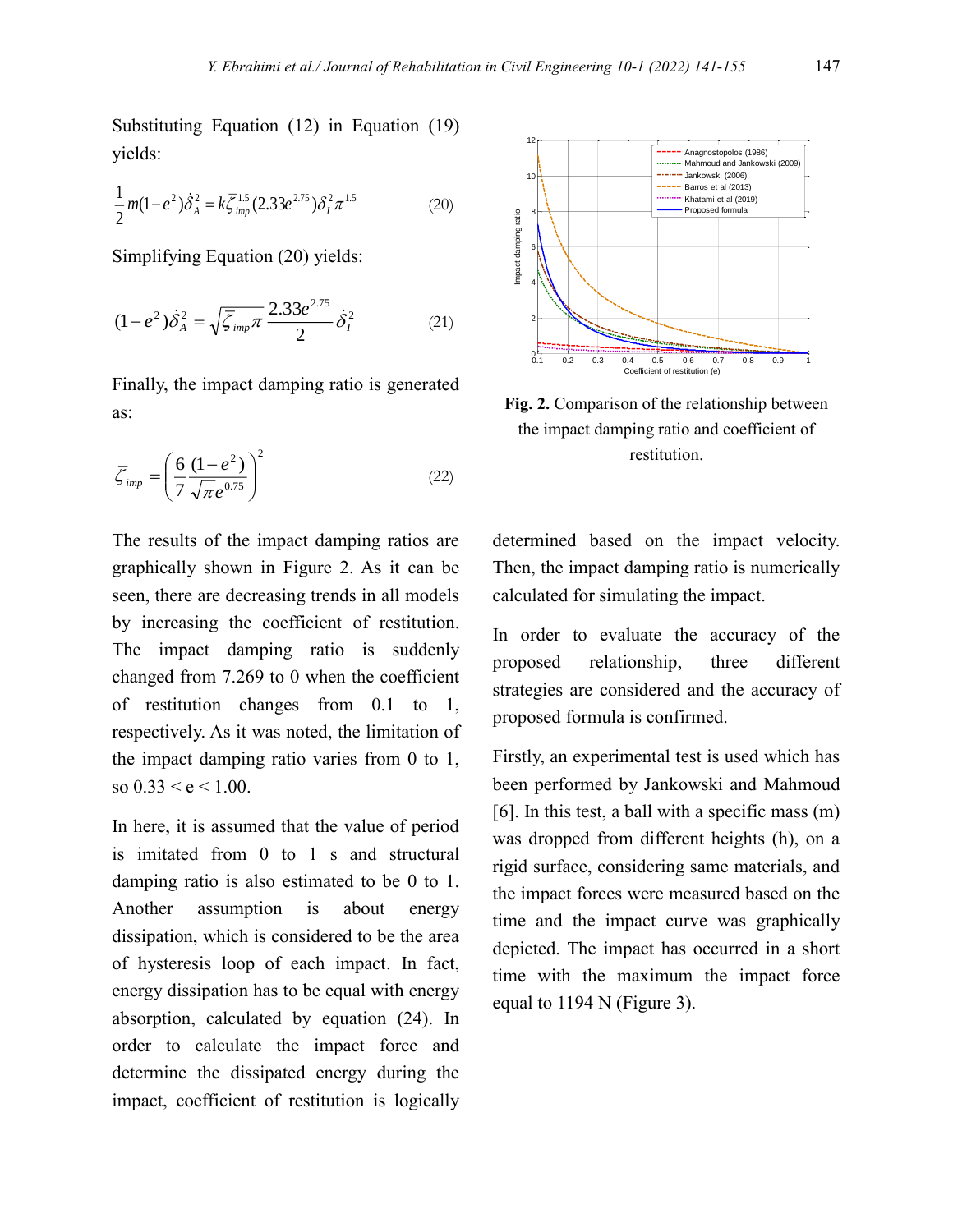

**Fig. 3.** The accuracy of proposed formula.

The results from the experimental tests are considered as the reference for comparing the results and evaluating the accuracy of the proposed relationship. Numerical analyses, using the proposed formula to calculate impact damping ratio, are carried out and the results are considered to compare with the experimental tests. The peak impact force from the numerical analysis is calculated as 1197 N, which shows an error below 1%. The results from the comparison indicate that the proposed formula can be used as the reference equation to calculate the values of the damping and consequently, the impact force during collisions.

Secondly, using the previous results in the field tests, difference values of the impact forces between the experimental tests and numerical analyses are considered, which are various from zero to 1200 N in different times. Impact force-time information have shown as a curve and compared with each experimental test as a reference. The results of impact forces in mutual times are selected and an error for each step is calculated as:

$$
Error(\%) = \frac{\sqrt{\sum_{i=0}^{n} (F_{ex} - F_{nu})^2}}{\sqrt{\sum_{i=0}^{n} F_{ex}^2}}
$$
(23)

In this equation,  $F_{ex}$  and  $F_{nu}$  are the impact forces, determined from experimental tests and numerical analyses, respectively. The calculations of the errors are implemented for all models and compared with each other in Figure 4.

The results of solution for Equation (23) show that determining the impact force using Equation (7) and (4), presented by Barros et al. and Anagnostopolos, have the heights error among all used models, which are 16.8 and 16.4%, respectively. On the other hand, determining the impact force using Equations (8) and (22) has indicated the least errors about 13.8 and 13.7%. In fact, the proposed relationship has a high accuracy compared to other relationships.

Finally, in order to evaluate the last strategy for verifying the accuracy of the proposed formula, an assumed collision is simulated and the hysteresis loop of each impact is depicted. The enclosed area of the loop is calculated as the dissipated energy, which should be logically equal to the kinetic energy (Figure 5).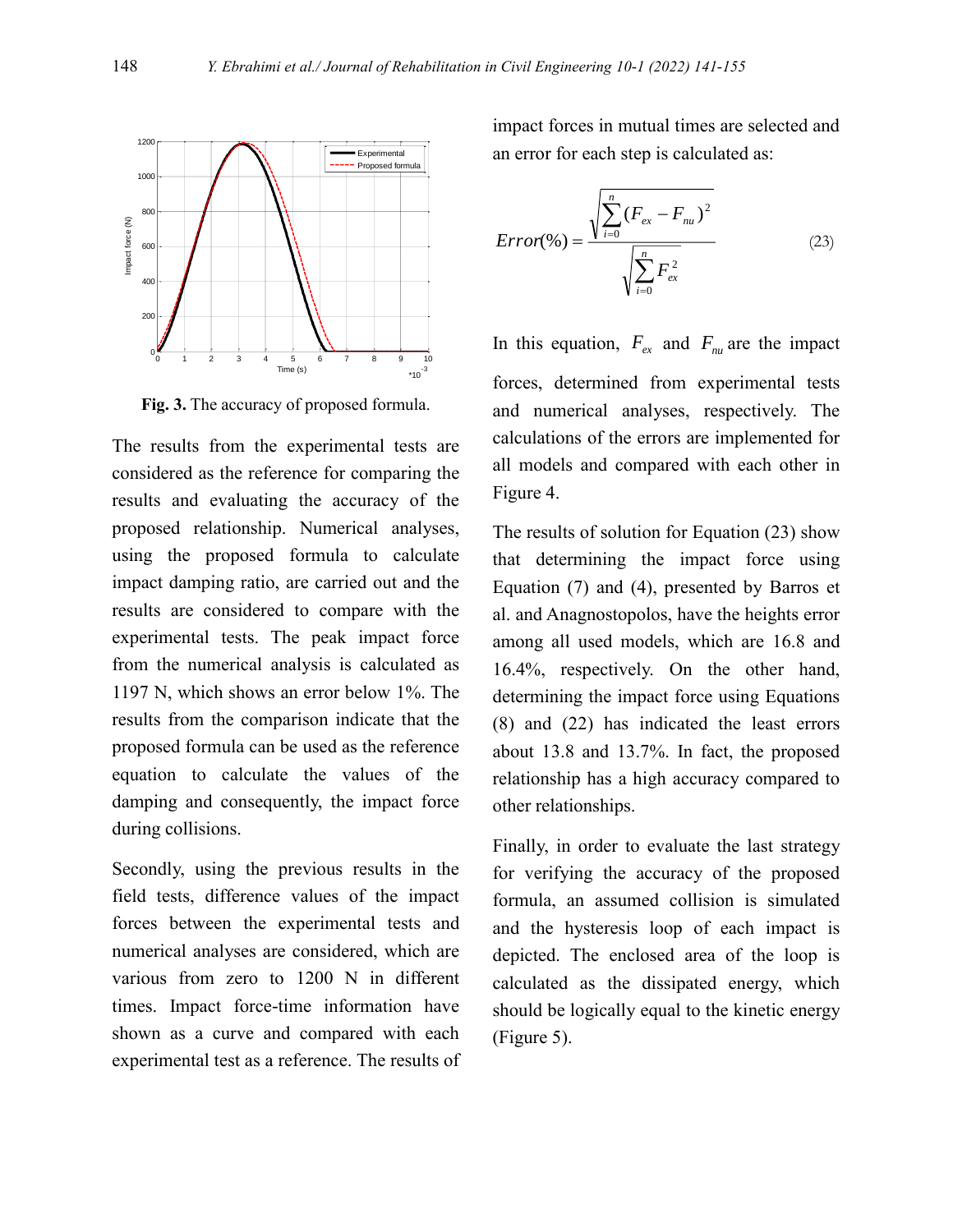

**Fig. 4.** Comparison of the results of a) Impact force and b) Calculated errors, for all models.



**Fig. 5.** Schematic curve of impact to show dissipated energy during impact.

For this purpose, an equal mass is considered to be 100 kg and the value of the impact velocity is changed from 1 to 50 m/s. The relationship between the impact force and relative displacement, which shows the dissipated energy and peak impact force, is calculated and also depicted. Different coefficients of restitution are calculated and simulation of the impact is numerically carried out. Dissipated energy is determined and compared with kinetic energy. If both of them are equal, the accuracy of the proposed relationship is confirmed. For instance, using

the impact velocity equal to 24 m/s, the coefficient of restitution is calculated to be 0.444. Furthermore, the simulation of the impact is performed, and then the equations are solved to determine the dissipated energy and kinetic energy, which are 255.53 and 257.32 N.m, respectively. Finally, the results are compared with each other to calculate the error for each simulation. The percentage errors of the dissipated energies are 0.7, 0.65, 0.58, 0.43, 0.37 and 0.22 for the coefficient of restitution equal to 0.4 to 0.9, respectively.

The evaluation results on the accuracy of the proposed relationship are depicted and compared with the utilized coefficient of restitution in Figure 6. It shows that the dissipated energy and the kinetic energy are close to each other and the simulation errors vary from 0.7% to 0.22% for the coefficient of restitution equal to 0.4 and 1, respectively. For instance, the dissipated energy is 373.5 N.m for the coefficient of restitution of 0.4, while the kinetic energy shows a value of 370.8 N.m which demonstrates an error of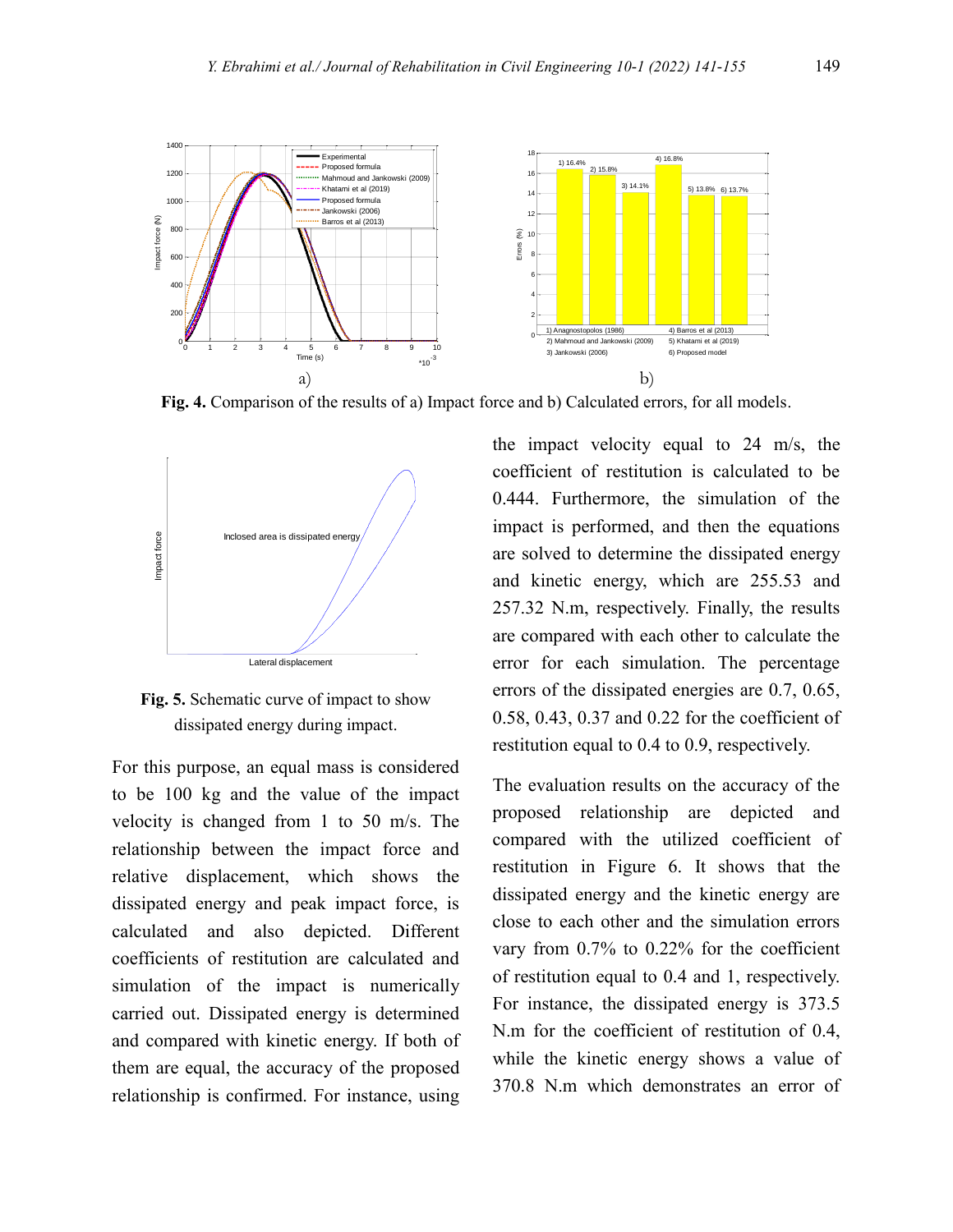0.7% between them. The results of the analyses indicate the accuracy of the suggested relationship. On the other hand, selected the coefficient of restitution (varying from 0.33 to 1) is used to calculate the damping ratio and then, the hysteresis loop of impact is depicted. The enclosed area of each loop is determined as the dissipated energy and the energy absorption is also calculated based on the energy role, which is written as follow:

$$
E = 0.5 \, m. (1 - e^2). \dot{\delta}^2 \tag{24}
$$

Dissipated energy and energy absorption are compared with each other. If both of them become the same this shows that the accuracy of the proposed formula can be confirmed. For this purpose, the selected coefficients of restitution are 0.33, 0.4, 0.5, 0.6, 0.7, 0.8, 0.9 and 1, giving the coefficient of restitution as 0.325, 0.38, 0.485, 0.59, 0.595, 0.7, 0.8, 0.9 and 1, respectively.



**Fig. 6.** The results of the analyses a) Comparison of the coefficient of restitution and b) Dissipated energy versus kinetic energy.

In order to evaluate the pounding phenomenon using the proposed relationship and investigate the effect of the impact damping ratio, damping and nonlinear spring stiffness, five ground motion records are selected, including those for Kobe (1995), Tabas (1978), Sanfernando (1971), Loma Prieta (1995) and Elcentro (1940).

Earthquake records are logically selected to have magnitude from 6.6 to 7.4 by having different peak ground accelerations to study various situation with high and low PGAs.

| Earthquake   | Date       | Magnitude | <b>Station</b> | Component       | PGA(cm/s <sup>2</sup> ) | $PGV$ (cm/s) |
|--------------|------------|-----------|----------------|-----------------|-------------------------|--------------|
| Loma Prieta  | 17.10.1989 | 6.9       | Corralitos     | NS              | 631.51                  | 44.7         |
| Kobe         | 17.01.1995 | 7.2       | JМA            | NS              | 817.82                  | 27.67        |
| Tabas        | 16.09.1978 | 7.4       | Tabas          | NS              | 784.81                  | 61.84        |
| El Centro    | 18.05.1940 | 6.9       | El Centro      | NS              | 307.00                  | 33.45        |
| San Fernando | 09.02.1971 | 6.6       | Pacoima Dam    | $N16^{\circ}$ W | 1202.62                 | 42.35        |

**Table 2.** Properties of the selected earthquakes.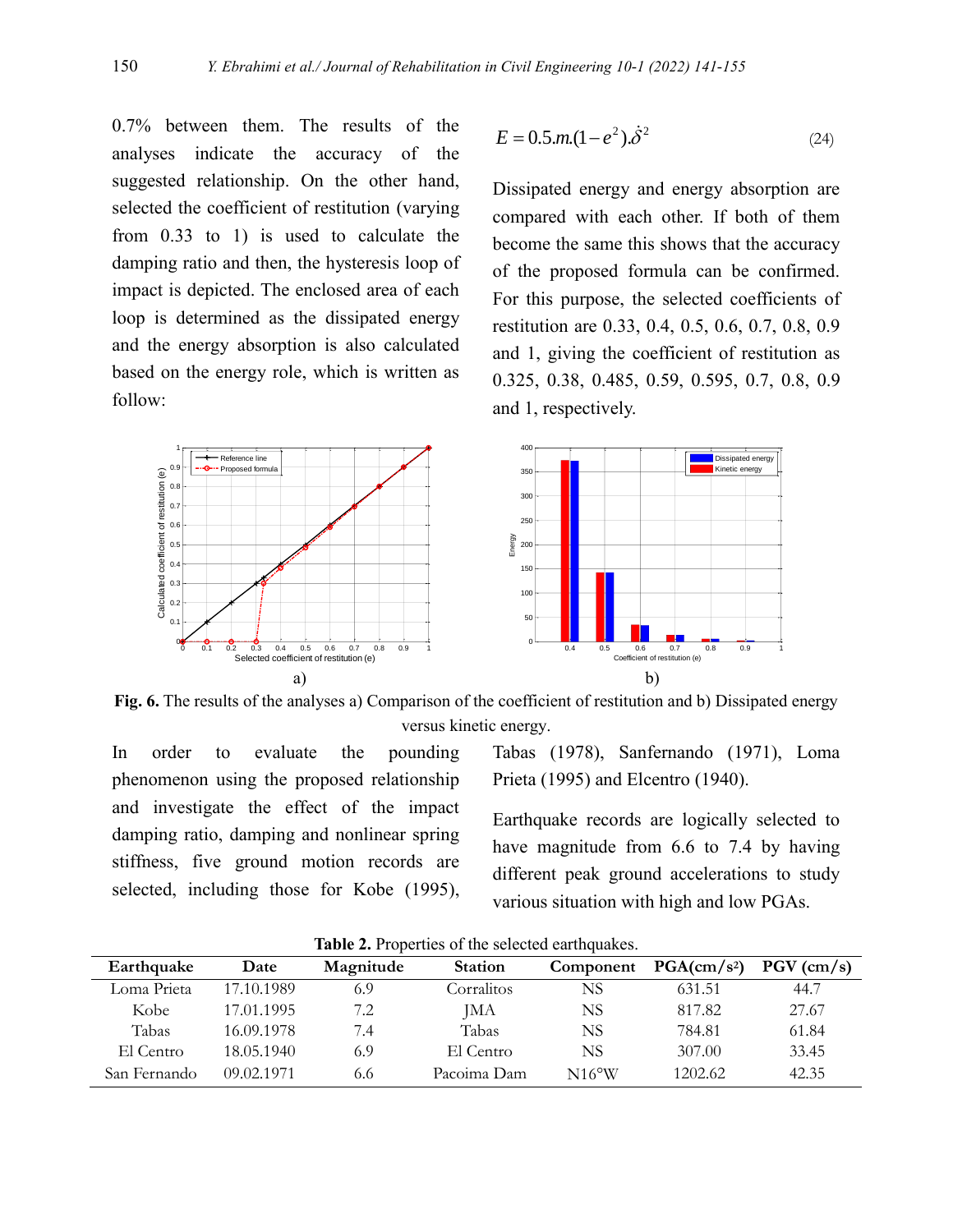#### 3.1. PGA – Peak Ground Acceleration

As it can be seen in Equation (22), the impact damping ratio depends normally on the coefficient of restitution and changes with different value of *e*. For this purpose, various coefficient of restitution are selected to conduct the simulation on the impact and calculate the impact force. In this challenge, building vibration period is assumed to be 0.5 s and the mass is also considered to be 10 kg while impact velocity is 21 m/s. Naturally, different coefficient of restitution calculate various impact damping ratio and subsequently, there are different damping value and impact forces. The results of the simulation are depicted in Figure 8 which shows that the peak impact force has occurred with 8924 N, 6795 N, 3876 N, 2832 N and 2106 N for the Kobe, Elcentro, Sanfernando, Tabas and Loma Prieta earthquakes, respectively.

All mentioned records are directly normalized to investigate the effect of earthquake properties when bodies collide with each other [23,24]. The scaled PGA of records is assumed to be 0.35g. The information of the utilized earthquakes is listed in Table 2.

# **4. Numerical studies**

For this research, an assumed dynamic model is considered to investigate the value of the impact force during collision. Simulation of the impact is numerically conducted and the results of analyses are depicted in Figure 7. It can be obviously observed that the largest response in zone of the impact force is found for the Elcentro earthquake with a peak impact force equal to 17.12 N, and then, Sanfernando, Kobe, Tabas and finally, Loma Prieta with the peak the impact forces equal to 13.38, 8.25, 6.13 and 4.78 N, respectively.



**Fig. 7.** Comparison of the peak impact forces for the utilized records.

# 4.1. Effect of the coefficient of restitution

As it is obviously seen, peak impact force is decreased to zero by decreasing coefficient of restitution because impact damping ratio is declined, which is caused to reduce damping value and subsequently, impact force is decreased.



**Fig. 8.** Comparison of the peak impact forces for the utilized records.

#### 4.2. Effect of the natural period

Considering different natural periods of the used dynamic model, the peak impact forces are calculated based on various periods, obtained from 0 to 1 second. The limitation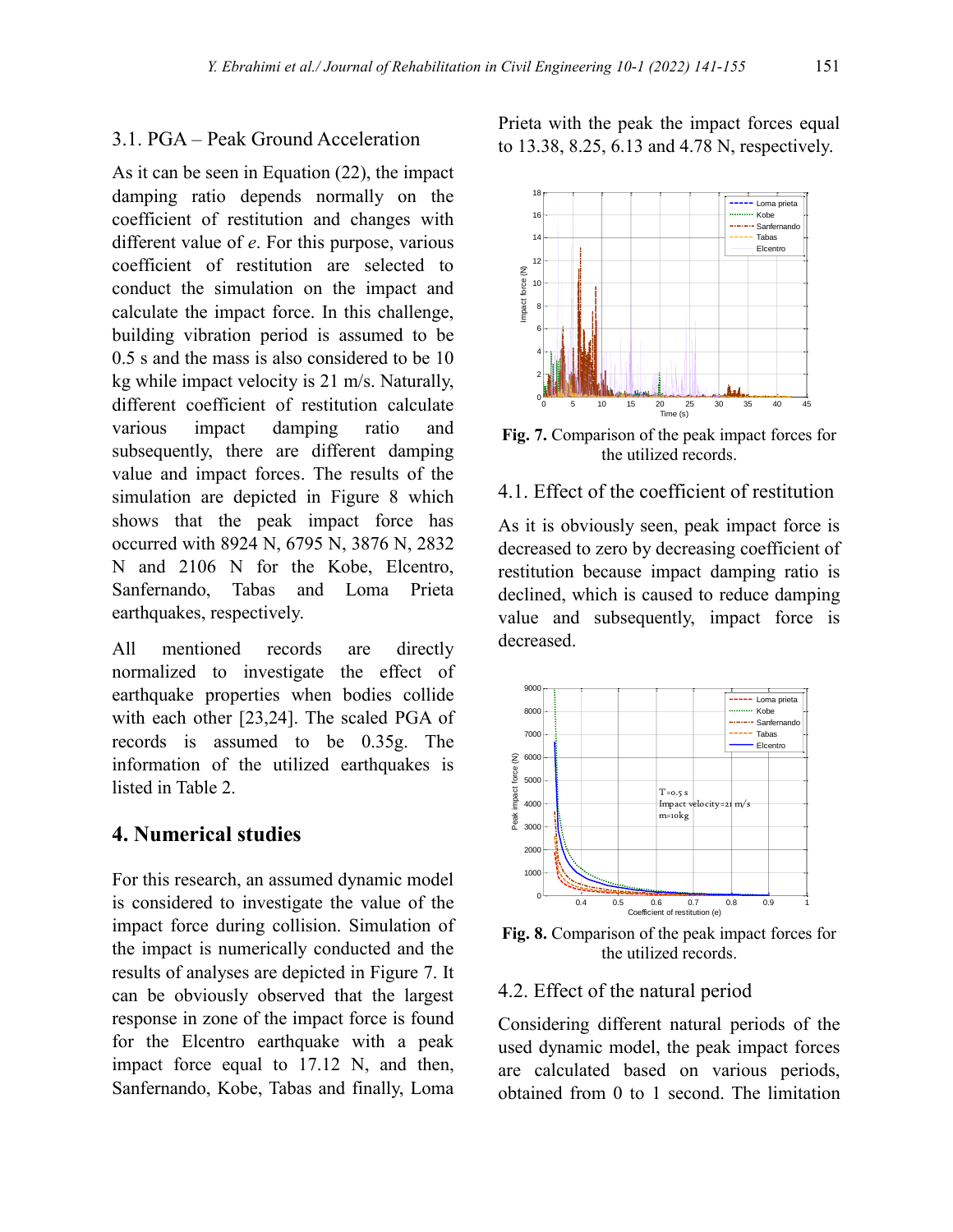of period is selected based on an assumption and can be changed to more value of period. It can be seen in Figure 9 that models have shown slow increase trends for Kobe, Elcentro and Sanfernando earthquakes which have peak displacements equal to 12.2, 25.5 and 25.6 N, respectively.



**Fig. 9.** Comparison of the peak impact forces with period for different utilized records.

On the other hand, the peak impact forces for the Loma Prieta and Tabas earthquake records have indicated a suddenly increase from 0 to 3 seconds and then, there is a normal decrease for the Tabas earthquake records and a sharp grow to for the Loma Prieta earthquake records. The largest and lowest the impact forces are 17.65 and 12.2 N for the Loma Prieta and Kobe earthquake records, respectively. Reduction of period is caused to decrease lateral displacement and also decline impact force between bodies.

# 4.3. Effect of the structural damping ratio

The effect of the structural damping ratio is evaluated to find the peak impact force. The structural damping ratio is assumed to be from 0 to 1%. As it can be seen in Figure 9, there is a slow decline in the dynamic model for all earthquake records. In other words, increasing structural damping ratio will decrease the peak impact force. The values of

the dominate peak impact forces are 197 and 725 N for Tabas and Elcentro earthquakes, which are normally reduced to 53 and 75 N for the structural damping ratio equal to 1. It shows that increasing the structural damping ratio is able to enhance the stiffness of the model and subsequently, decrease the lateral displacement and the peak impact force.



**Fig. 10.** Comparison of the peak impact force.

As it was noted in 3.1, decreasing structural damping ratio is caused to decline impact force.

# 4.4. Effect of the gap size

Examining the effect of separation distance between two adjacent models shows that by increasing the gap size, the peak impact force declines. For this purpose, a critical distance is considered to be 0 to 1 mm between the analyzed models. The peak impact forces are 99, 138, 191, 346 and 458 N for the Loma Prieta, Tabas, Sanfernando, Elcentro and Kobe earthquake records, respectively. When the limitation of gap size exceeds 3 mm, there are no any impact forces for the Loma Prieta. Tabas and Sanfernando earthquake records. However this is between 5 and 6 mm for the Elcentro and Kobe earthquakes, respectively (Figure 11).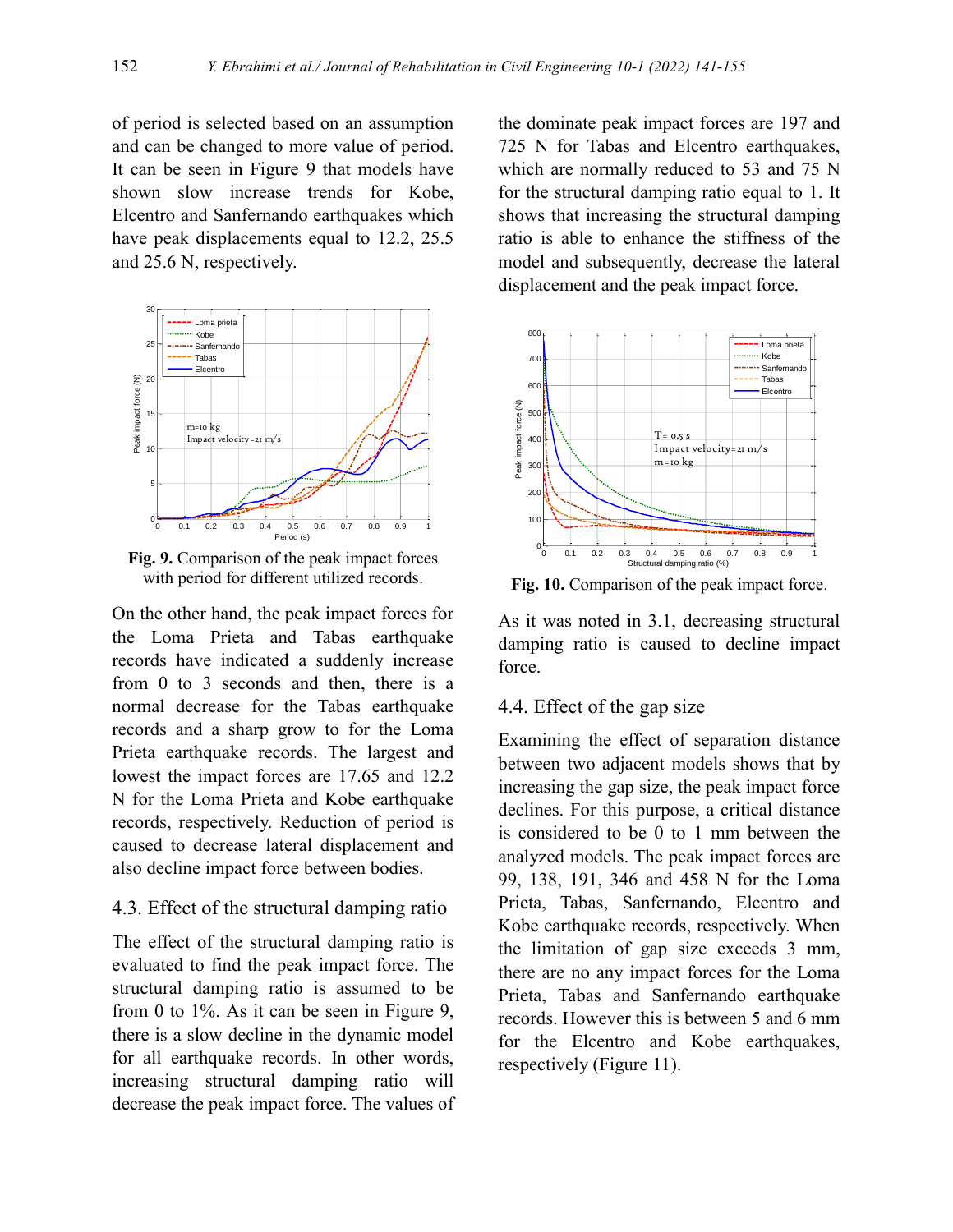

**Fig. 11.** Comparison of the peak impact forces based on the gap size for the utilized records

Providing sufficient gap size between buildings and increase it is caused to avoid collisions and also reduce impact force during seismic excitations.

# **5. Conclusions**

Large lateral displacement between two adjacent structures causes contact and pounding. The authors have numerically suggested different equations to calculate the impact damping ratio for determining the impact force and dissipated energy during the impact. In this study, a new relationship between the motion in the zone of the impact, damping ratio was suggested. For this purpose, using a mathematical process and energy role, a new equation in zone of damping ratio is created. The accuracy of the proposed relationship was evaluated at different levels and also approved. In order to investigate the accuracy of the proposed formula, three different strategies are considered based on experimental and numerical analyses. In this paper, the impact velocity was considered as an input and the coefficient of restitution was determined. Furthermore, the impact damping ratio is mathematically suggested and the impact force were calculated. In order to evaluate

the effect of time, the coefficient of restitution, period, structural damping and gap size on the suggested relationship, the peak impact forces were determined based on five earthquake records. The results showed that increasing the coefficient of restitution, structural damping and gap size causes the impact force to decrease among all the selected records which are shown in the figures. On the contrary, by increasing the period of structures, the lateral displacement of buildings is naturally increased and subsequently, increases the impact force. For example, increasing coefficient of restitution is caused to decrease impact force from 8924 to zero by using Kobe earthquake record. It is mentioned that decreasing structural damping value has reduced impact force from 725 to zero by considering Elcentro earthquake record and finally, increasing gap size between models has been prevented collisions and decreased impact force from 458 to zero by using Kobe earthquake record.

# **REFERENCES**

- [1] Papadrakakis M, Mouzakis HP. Earthquake simulator testing of pounding between adjacent buildings. Earthq Eng Struct Dyn 1995;24:811–34. https://doi.org/10.1002/eqe.4290240604.
- [2] Filiatrault A, Wagner P, Cherry S. Analytical prediction of experimental building pounding. Earthq Eng Struct Dyn 1995;24:1131–54. https://doi.org/10.1002/eqe.4290240807.
- [3] Papadrakakis M, Mouzakis H, Plevris N, Bitzarakis S. A lagrange multiplier solution method for pounding of buildings during earthquakes. Earthq Eng Struct Dyn 1991;20:981–98.

https://doi.org/10.1002/eqe.4290201102.

[4] Shakya K, Wijeyewickrema AC. Mid-Column Pounding of Multi-Story Reinforced Concrete Buildings considering Soil Effects. Adv Struct Eng 2009;12:71–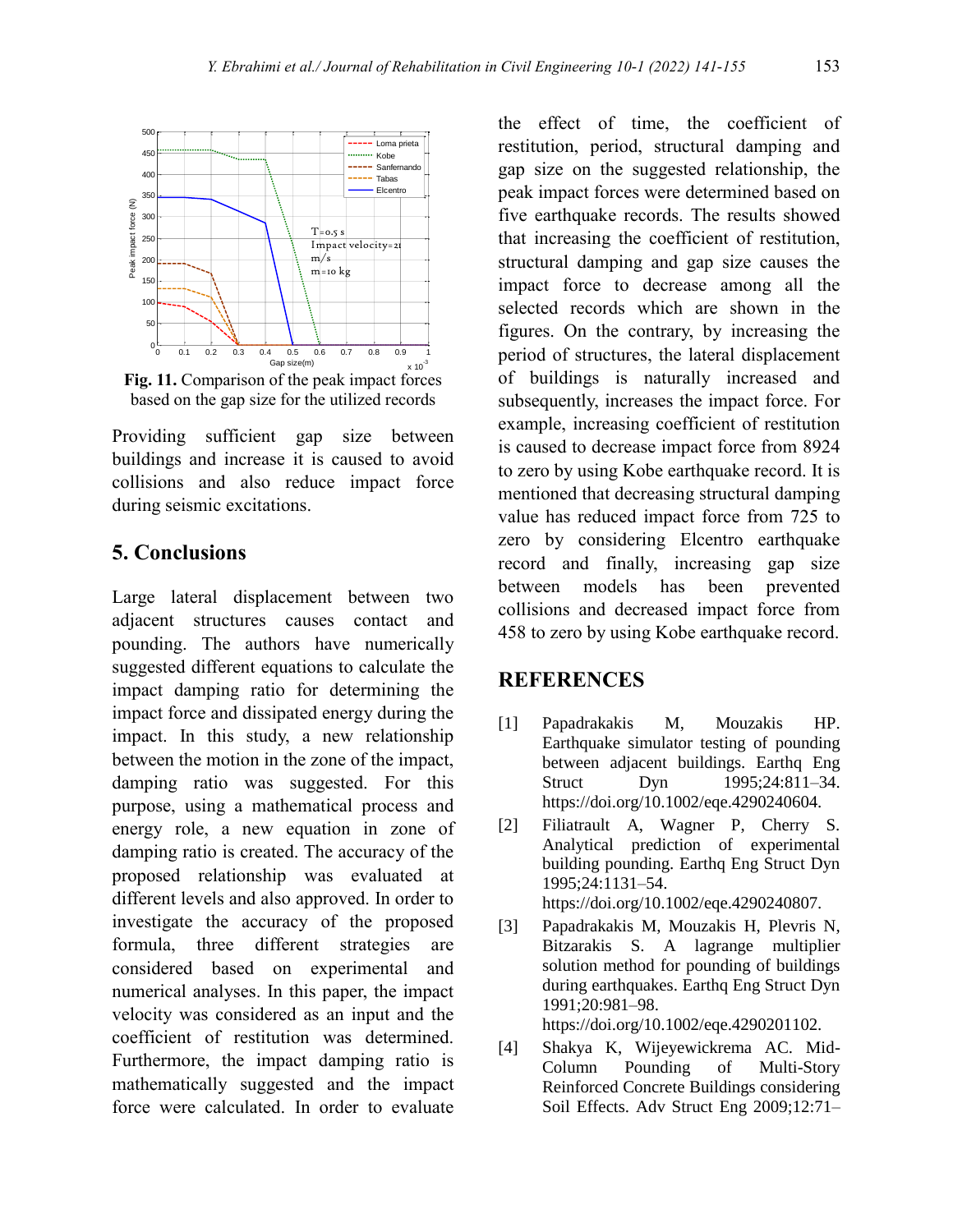85.

https://doi.org/10.1260/136943309787522 687.

- [5] Kajita Y, Kitahara T, Nishimoto Y, Otsuka H. Estimation of maximum impact force on natural rubber during collision of two steel bars. 1st Eur. Conf. Earthq. Eng. Seismol. (1st ECEES), Geneva, Switzerland, Sept., 2006, p. 3–8.
- [6] Jankowski R, Mahmoud S. Linking of adjacent three-storey buildings for mitigation of structural pounding during earthquakes. Bull Earthq Eng 2016;14:3075–97. https://doi.org/10.1007/s10518-016-9946 z.
- [7] Masroor A, Mosqueda G. Experimental simulation of base-isolated buildings pounding against moat wall and effects on superstructure response. Earthq Eng Struct Dyn 2012;41:2093-109. https://doi.org/10.1002/eqe.2177.
- [8] Jankowski R. Pounding Between Superstructure Segments in Multi-Supported Elevated Bridge with Three-Span Continuous Deck Under 3D Non-Uniform Earthquake Excitation. J Earthq Tsunami 2015;09:1550012. https://doi.org/10.1142/S17934311155001 28.
- [9] Crozet V, Politopoulos I, Chaudat T. Shake table tests of structures subject to pounding. Earthq Eng Struct Dyn 2019;48:1156–73. https://doi.org/10.1002/eqe.3180.
- [10] Anagnostopoulos SA. Pounding of buildings in series during earthquakes. Earthq Eng Struct Dyn 1988;16:443–56. https://doi.org/10.1002/eqe.4290160311.
- [11] Anagnostopoulos SA. Equivalent viscous damping for modeling inelastic impacts in earthquake pounding problems. Earthq Eng Struct Dyn 2004;33:897–902. https://doi.org/10.1002/eqe.377.
- [12] Miari M, Choong KK, Jankowski R. Seismic pounding between adjacent buildings: Identification of parameters, soil interaction issues and mitigation measures. Soil Dyn Earthq Eng 2019;121:135–50.

https://doi.org/10.1016/j.soildyn.2019.02.0 24.

- [13] Jankowski R. Non-linear viscoelastic modelling of earthquake-induced structural pounding. Earthq Eng Struct Dyn 2005;34:595–611. https://doi.org/10.1002/eqe.434.
- [14] Komodromos P, Polycarpou PC, Papaloizou L, Phocas MC. Response of seismically isolated buildings considering poundings. Earthq Eng Struct Dyn 2007;36:1605–22. https://doi.org/10.1002/eqe.692.
- [15] Komodromos P, Polycarpou P. On the numerical simulation of impact for the investigation of earthquake-induced pounding of building. Tenth Int. Conf. Comput. Struct. Technol. Civil-Comp Press. Stirlingshire, Scotl., 2010.
- [16] Ye K, Li L, Zhu H. A note on the Hertz contact model with nonlinear damping for pounding simulation. Earthq Eng Struct Dyn 2009:38:1135–42. https://doi.org/10.1002/eqe.883.
- [17] Kun C, Yang Z, Chouw N. Seismic response of skewed bridges including pounding effects. Earthquakes Struct 2018;14:467–76.
- [18] Barros RC, Naderpour H, Khatami SM, Mortezaei A. Influence of Seismic Pounding on RC Buildings with and without Base Isolation System Subject to Near-Fault Ground Motions. J Rehabil Civ Eng 2013:1:39–52. https://doi.org/10.22075/jrce.2013.4.
- [19] Naderpour H, Barros RC, Khatami SM. A new model for calculating impact force and energy dissipation based on the CRfactor and impact velocity. Sci Iran 2015;22:59–68.
- [20] Mahmoud S, Chen X, Jankowski R. Structural Pounding Models with Hertz Spring and Nonlinear Damper. J Appl Sci 2008;8:1850–8. https://doi.org/10.3923/jas.2008.1850.1858
- [21] Mahmoud S, Jankowski R. Modified linear viscoelastic model of earthquake-induced structural pounding. Iran J Sci Technol

.